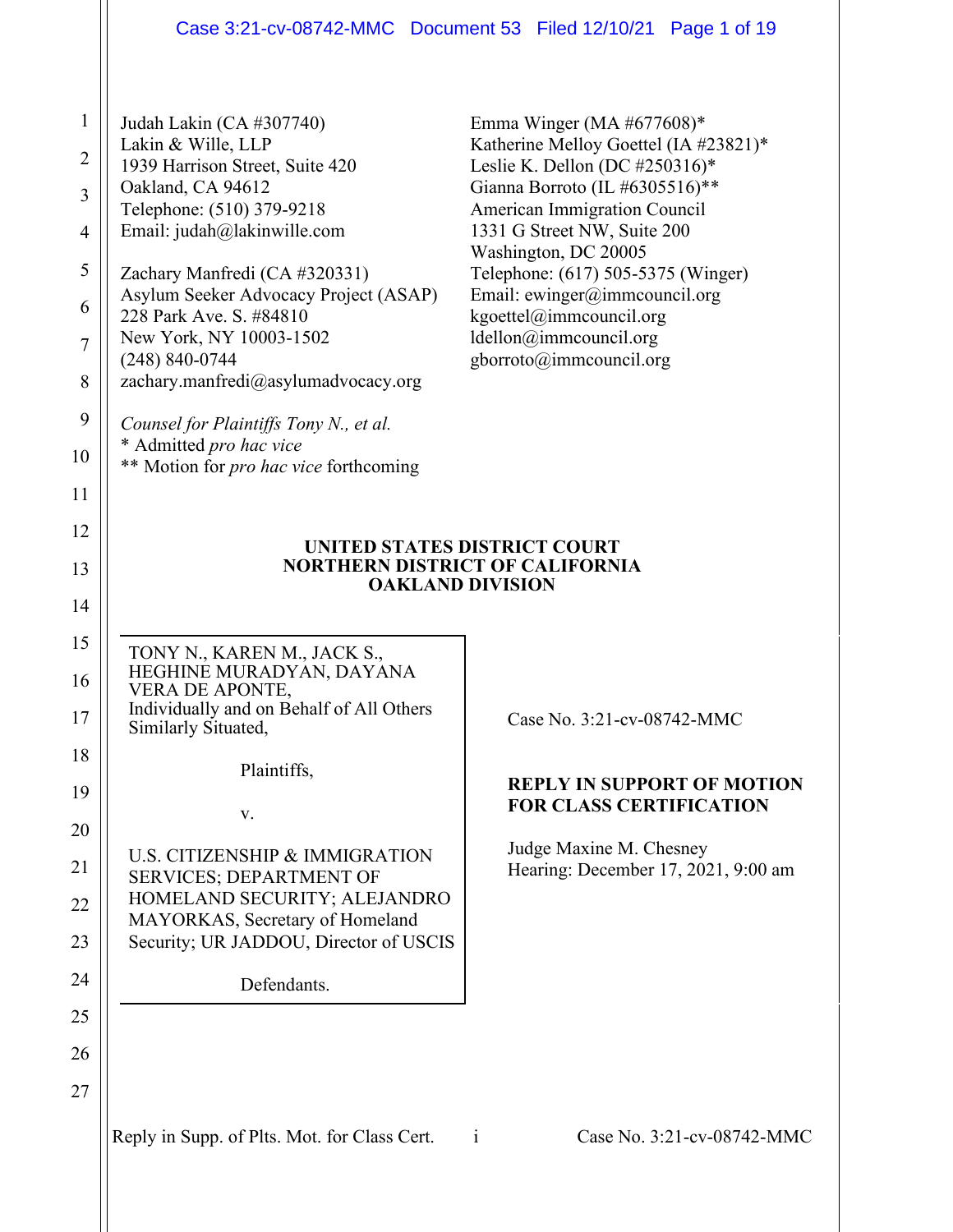|         | Case 3:21-cv-08742-MMC  Document 53  Filed 12/10/21  Page 2 of 19                                                                                                                  |  |
|---------|------------------------------------------------------------------------------------------------------------------------------------------------------------------------------------|--|
| 1<br>2  | <b>TABLE OF CONTENTS</b>                                                                                                                                                           |  |
| 3<br>I. |                                                                                                                                                                                    |  |
| П.      |                                                                                                                                                                                    |  |
|         |                                                                                                                                                                                    |  |
|         | Contrary to Defendants' Incorrect Statement of Law, Only Named<br>A.<br>Plaintiffs Need to Show Standing in an Injunctive Class Action                                             |  |
|         | B.<br>Assuming For the Sake of Argument That Each Class Member Must<br>Establish Article III Standing, Class Members Have Suffered the                                             |  |
| C.      | Plaintiffs and Class Members Share Common Questions of Fact and                                                                                                                    |  |
|         | The Fact That Processing Times Vary Does Not Defeat<br>1.<br>Commonality or Typicality Because The Class Includes Only<br>Those Who Have Had Their Applications Pending 180 Days 7 |  |
|         | 2.<br>Whether USCIS Issues a Request for Evidence (RFE) For an<br>EAD Renewal Application Is Irrelevant Because The Class<br>Definition Excludes The Time For Processing the RFE8  |  |
|         | 3.<br>Any Variation Between the Harms Class Members Suffer Is                                                                                                                      |  |
| D.      |                                                                                                                                                                                    |  |
| E.      | The Court Can—and Should—Modify the Class Definition In the<br>Event the Court Disagrees With Plaintiffs' Interpretation of the Rule                                               |  |
|         |                                                                                                                                                                                    |  |
|         |                                                                                                                                                                                    |  |
|         |                                                                                                                                                                                    |  |
|         |                                                                                                                                                                                    |  |
|         |                                                                                                                                                                                    |  |
|         |                                                                                                                                                                                    |  |
|         | $\overline{\mathbf{11}}$<br>Reply in Supp. of Plts. Mot. for Class Cert.<br>Case No. 3:21-cv-08742-MMC                                                                             |  |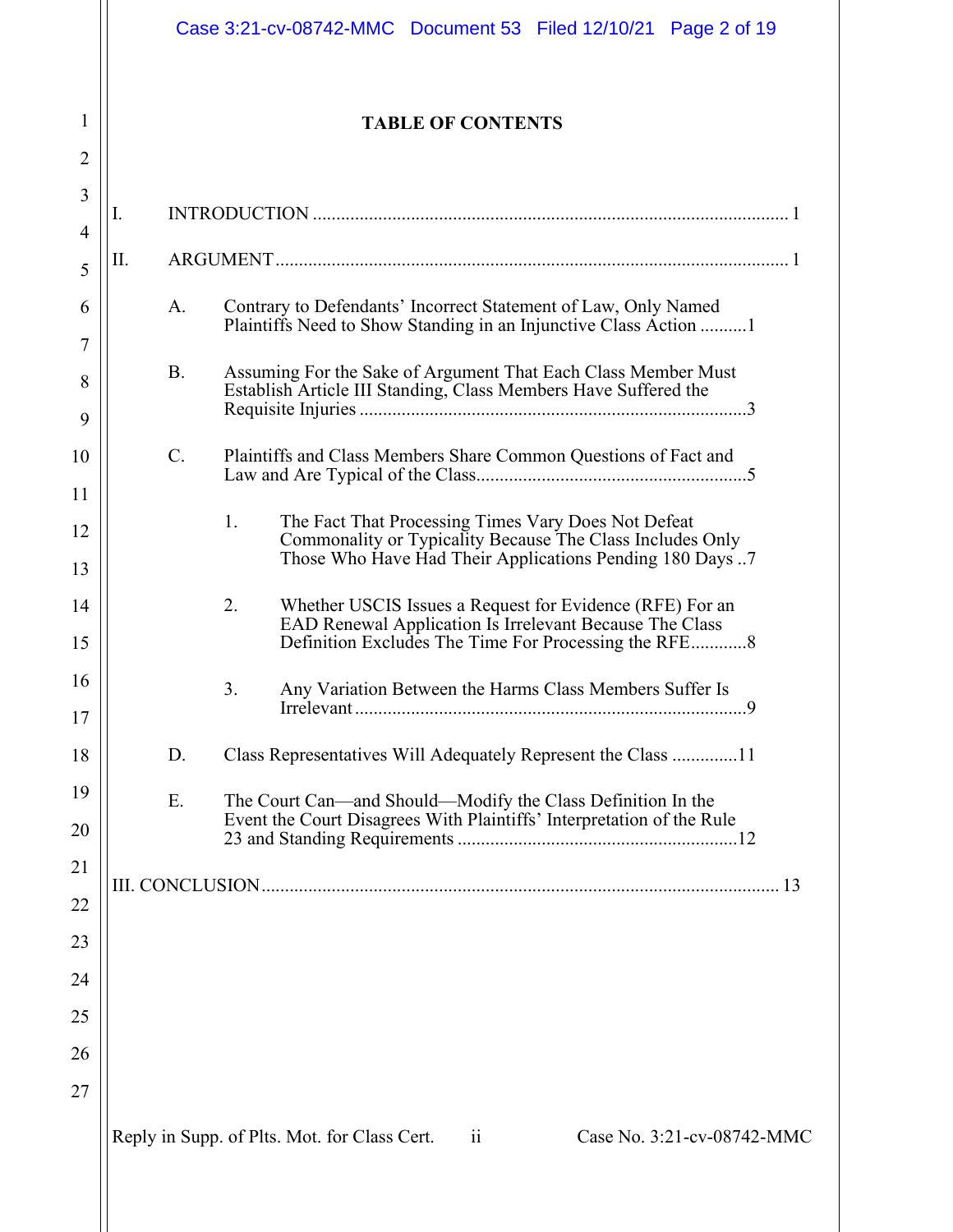## **TABLE OF AUTHORITIES**

| $\angle$       | Cases                                                                                          |
|----------------|------------------------------------------------------------------------------------------------|
| 3              | Amchem Products, Inc. v. Windsor,                                                              |
| $\overline{4}$ |                                                                                                |
| 5              | Babbitt v. United Farm Workers Nat'l Union,                                                    |
| 6              |                                                                                                |
| $\tau$         | Bates v. United Parcel Service, Inc.,                                                          |
| 8              |                                                                                                |
| 9              | Califano v. Yamasaki,                                                                          |
| 10             |                                                                                                |
| 11             | Clapper v. Amnesty Int'l USA,                                                                  |
| 12             |                                                                                                |
| 13             | Comcast Corp. v. Behrend,                                                                      |
| 14             |                                                                                                |
| 15             | Davis v. Astrue,                                                                               |
| 16             |                                                                                                |
| 17             | Denney v. Deutsche Bank AG,                                                                    |
| 18             |                                                                                                |
| 19             | Hanlon v. Chrysler Corp.,                                                                      |
| 20             |                                                                                                |
| 21             | In re Monumental Life Ins. Co.,                                                                |
| 22             |                                                                                                |
| 23             | In re Nat. Res. Def. Council, Inc.,                                                            |
| 24             |                                                                                                |
| 25             | Inland Empire - Immigrant Youth Collective v. Nielsen,                                         |
| 26             |                                                                                                |
| 27             |                                                                                                |
|                |                                                                                                |
|                | Reply in Supp. of Plts. Mot. for Class Cert.<br>Case No. 3:21-cv-08742-MMC<br>$\overline{111}$ |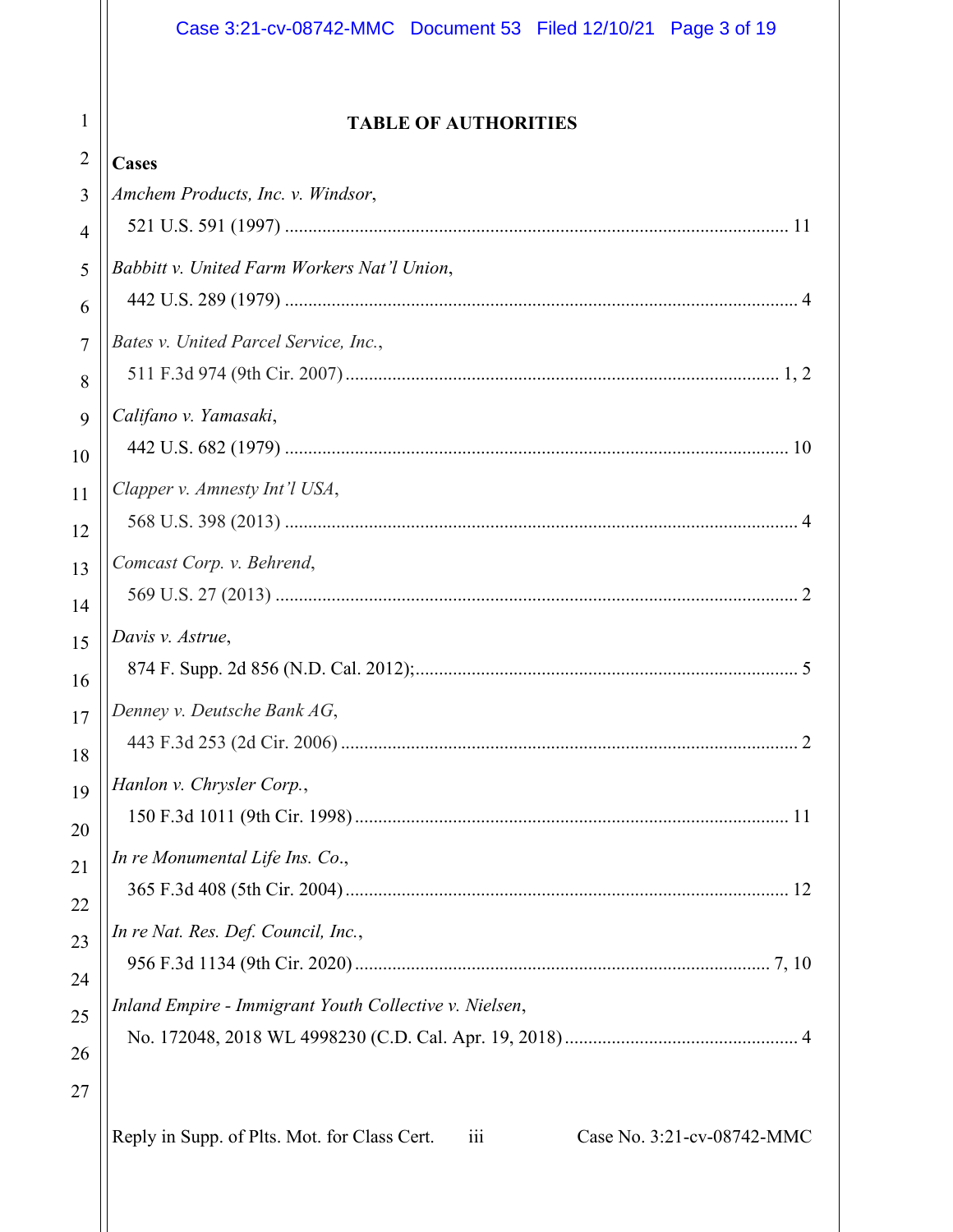|                | Case 3:21-cv-08742-MMC  Document 53  Filed 12/10/21  Page 4 of 19                |  |  |
|----------------|----------------------------------------------------------------------------------|--|--|
| $\mathbf{1}$   | Kamath v. Campagnolo,                                                            |  |  |
| $\overline{2}$ |                                                                                  |  |  |
| 3              | Larson v. Trans Union, LLC,                                                      |  |  |
| 4              |                                                                                  |  |  |
| 5              | Los Angeles v. Lyons,                                                            |  |  |
| 6              |                                                                                  |  |  |
| $\overline{7}$ | Lujan v. Defenders of Wildlife,                                                  |  |  |
| 8              |                                                                                  |  |  |
| 9              | MadKudu Inc. v. U.S. Citizenship & Immigr. Servs.,                               |  |  |
| 10             |                                                                                  |  |  |
| 11             | Mazza v. Am. Honda Motor Co.,                                                    |  |  |
| 12             |                                                                                  |  |  |
| 13             | Montoya, et al. v. City of San Diego, et al.,                                    |  |  |
| 14             |                                                                                  |  |  |
| 15             | Nevarez v. Forty Niners Football Co.,                                            |  |  |
| 16             |                                                                                  |  |  |
| 17             | Powers v. Hamilton Cnty. Public Def. Comm'n,                                     |  |  |
| 18             |                                                                                  |  |  |
| 19             | Ramirez v. TransUnion LLC,                                                       |  |  |
| 20             | 951 F.3d 1008 (9th Cir.), cert. granted in part,                                 |  |  |
| 21             |                                                                                  |  |  |
| 22             | Rodriguez v. W. Publ'g Corp.,                                                    |  |  |
| 23             |                                                                                  |  |  |
| 24             | Rosario v. U.S. Citizenship & Immigr. Servs.,                                    |  |  |
| 25             |                                                                                  |  |  |
| 26             | Ruiz Torres v. Mercer Canyons Inc.,                                              |  |  |
| 27             |                                                                                  |  |  |
|                | Reply in Supp. of Plts. Mot. for Class Cert.<br>Case No. 3:21-cv-08742-MMC<br>iv |  |  |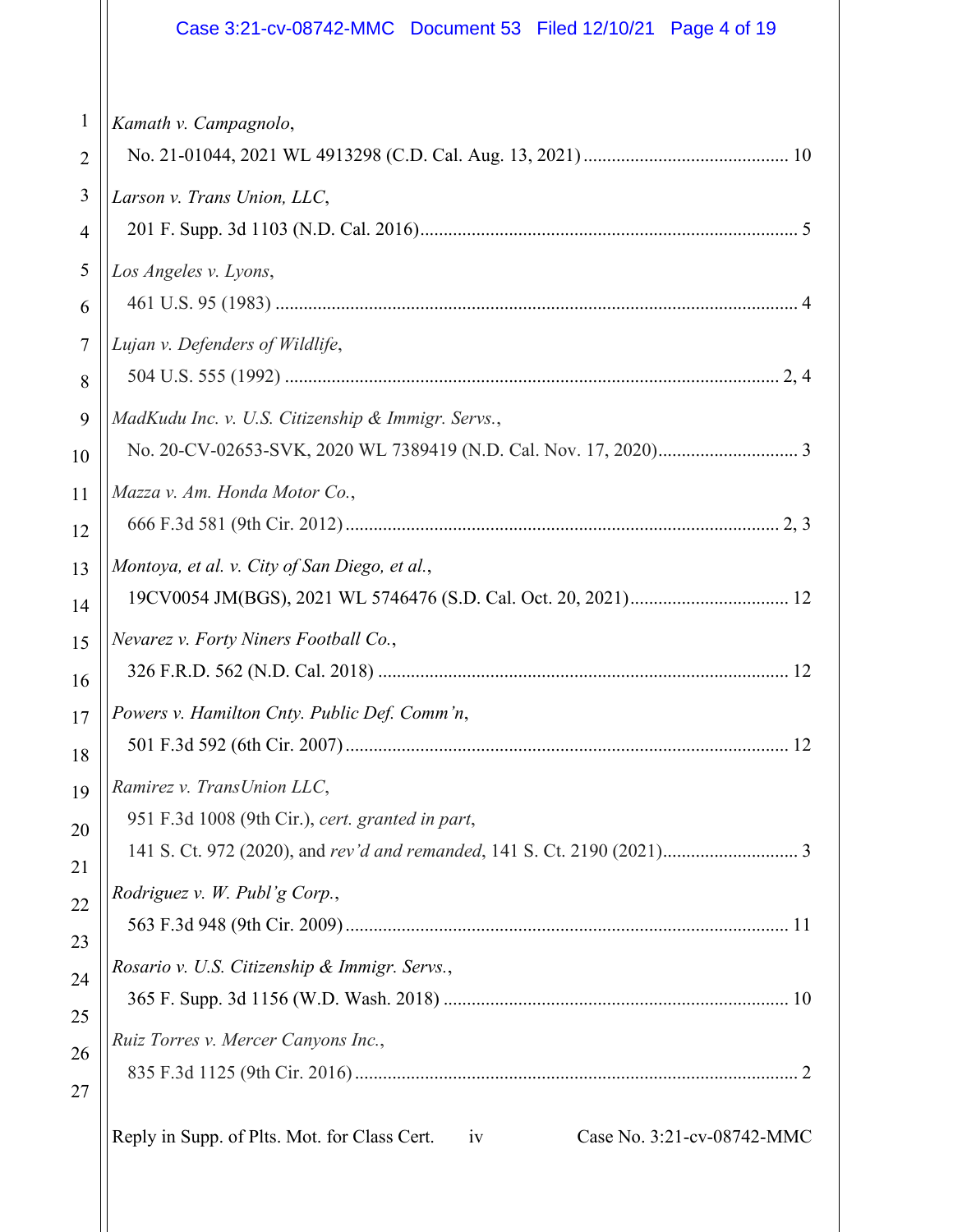## Case 3:21-cv-08742-MMC Document 53 Filed 12/10/21 Page 5 of 19

| $\mathbf{1}$   | Santillan v. Gonzales,                                                                    |
|----------------|-------------------------------------------------------------------------------------------|
| $\overline{2}$ |                                                                                           |
| 3              | Schorsch v. Hewlett-Packard Co.,                                                          |
| 4              |                                                                                           |
| 5              | Sharma v. BMW of N. Am., LLC,                                                             |
| 6              |                                                                                           |
| $\tau$         | Stearns v. Ticketmaster Corp.,                                                            |
| 8              |                                                                                           |
| 9              | Telecommunications Research & Action v. F.C.C.,                                           |
| 10             |                                                                                           |
| 11             | TransUnion LLC v. Ramirez,                                                                |
| 12             |                                                                                           |
| 13             | Valle del Sol Inc. v. Whiting,                                                            |
| 14             |                                                                                           |
| 15             | Wal-Mart Stores, Inc. v. Dukes,                                                           |
| 16             |                                                                                           |
| 17             | <b>Other Authorities</b>                                                                  |
| 18             | Charles Alan Wright & Arthur R. Miller,                                                   |
| 19             |                                                                                           |
| 20             | Richard A. Nagareda,                                                                      |
| 21             | Class Certification in the Age of Aggregate Proof, 84 N.Y.U. L. Rev., 132 (2009) 6        |
| 22             | <b>Regulations</b>                                                                        |
| 23             |                                                                                           |
| 24             |                                                                                           |
| 25             |                                                                                           |
| 26             |                                                                                           |
| 27             |                                                                                           |
|                | Case No. 3:21-cv-08742-MMC<br>Reply in Supp. of Plts. Mot. for Class Cert.<br>$\mathbf V$ |
|                |                                                                                           |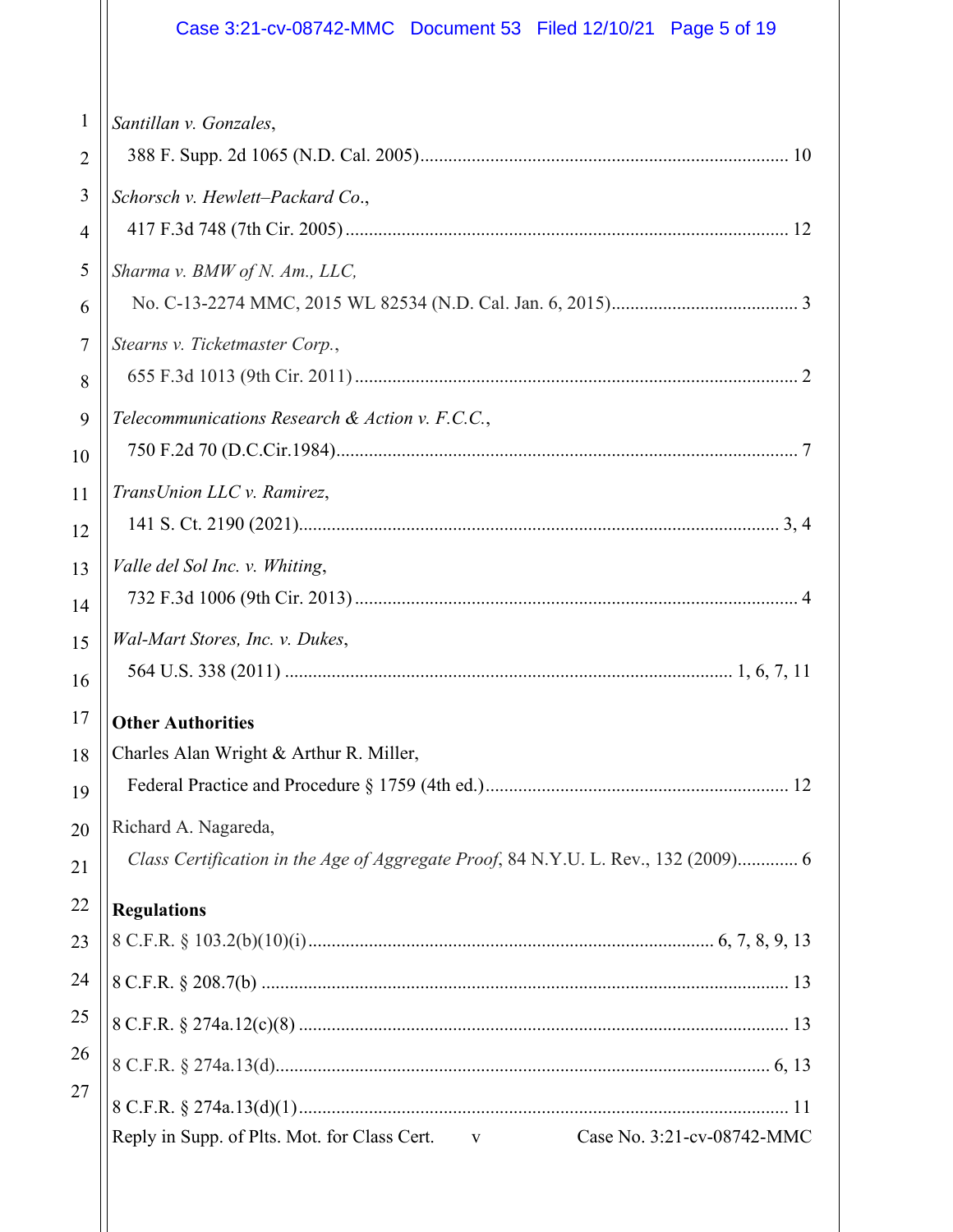# **PLAINTIFFS' REPLY IN SUPPORT OF MOTION FOR CLASS CERTIFICATION**  I. **INTRODUCTION**

Defendants' attempts to defeat commonality, typicality, and standing, misstate Ninth Circuit law and misapprehend the nature of Plaintiffs' claims. First, under Ninth Circuit law, in an injunctive class action, only the named Plaintiffs—not all unnamed class members need to establish standing. Nevertheless, Plaintiffs can establish class-wide standing. Second, Defendants' commonality and typicality arguments focus on immaterial differences between class members—the Service Center at which their application is pending, the differences in the type of harm class members suffer, and whether they received a "Request for Evidence"—instead of engaging with the common questions of fact and law set forth in Plaintiffs' Motion for Class Certification. Dkt. 16. Class members share common legal questions pertaining to USCIS's obligations to timely adjudicate their claims, and common factual questions about whether, in fact, the agency is doing so. These factual and legal questions are shared amongst all proposed class members, and the resolution of the truth or falsity of the claims will resolve the issues in this case "in one stroke." *Wal-Mart Stores, Inc. v. Dukes*, 564 U.S. 338, 350 (2011). Accordingly, Plaintiffs have demonstrated that they satisfy requirements to certify a class under Federal Rules of Civil Procedure 23(a) and (b)(3).

#### **II. ARGUMENT**

## **A. Contrary to Defendants' Incorrect Statement of Law, Only Named Plaintiffs Need to Show Standing in an Injunctive Class Action**

Defendants argue that the class definition is impermissibly overbroad because it encompasses class members who lack Article III standing. Dkt. 48, 15-18. But under Ninth Circuit law, only the named Plaintiffs need to show standing, not each unnamed class member*. See Bates v. United Parcel Service, Inc.*, 511 F.3d 974, 985 (9th Cir. 2007) (citation

Reply in Supp. of Plts. Mot. for Class Cert. 1 Case No. 3:21-cv-08742-MMC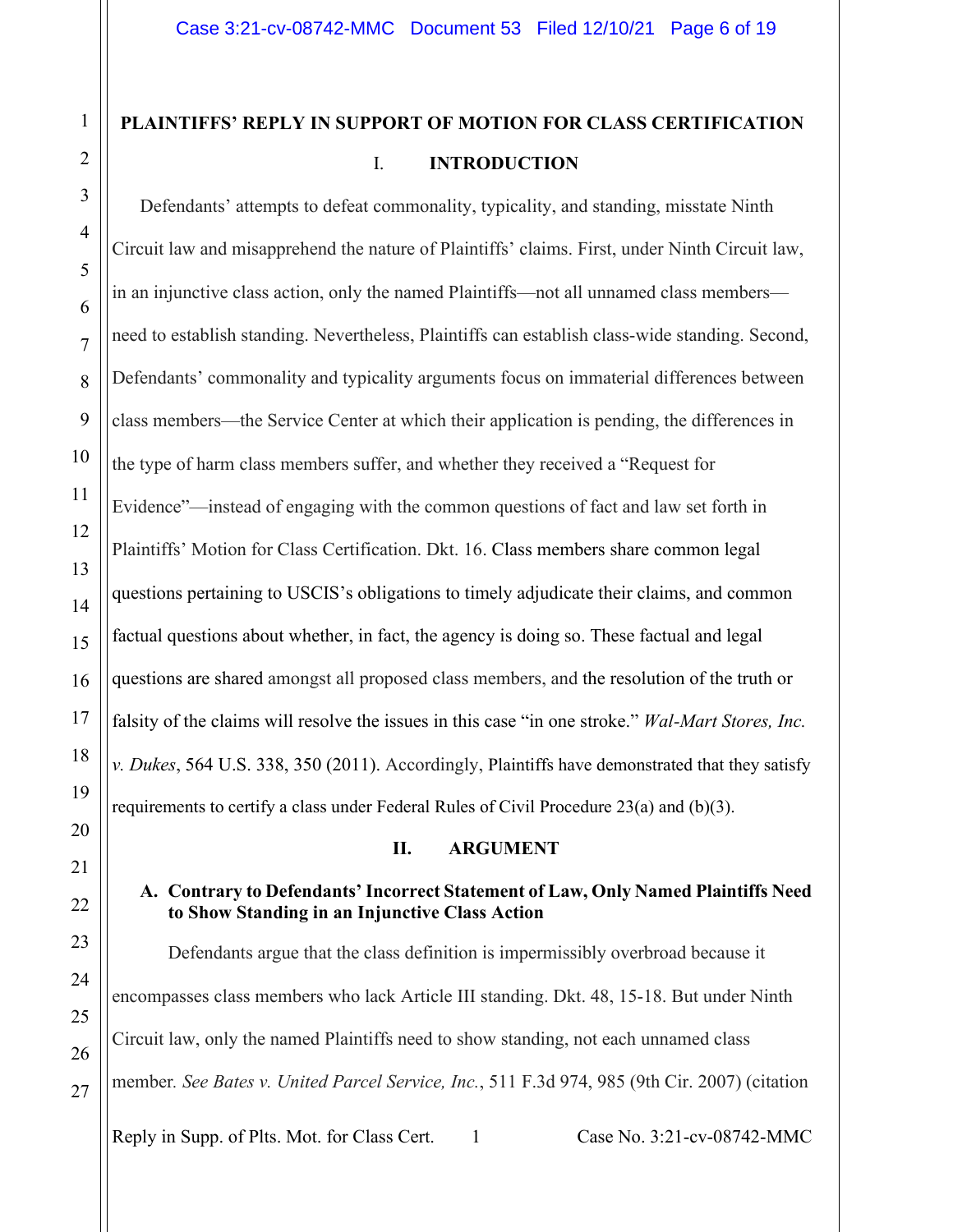1 omitted). Applying the correct Ninth Circuit standard—that only the named Plaintiffs must prove standing—Defendants' standing argument necessarily fails.

In *Bates v. United Postal Service*, the Ninth Circuit held that "[i]n a class action, standing is satisfied if at least one named plaintiff meets the requirements." 511 F.3d at 985 (citation omitted); *see also Stearns v. Ticketmaster Corp.*, 655 F.3d 1013, 1021 (9th Cir. 2011), *abrogated on other grounds by Comcast Corp. v. Behrend*, 569 U.S. 27 (2013) (when determining standing in a class action "our law keys on the representative party, not all of the class members, and has done so for many years"). [1](#page-6-0) Following *Bates* and *Stearns*, the Ninth Circuit seemingly reversed course in the context of class actions for monetary damages, stating that "[n]o class may be certified that contains members lacking Article III standing." *Mazza v. Am. Honda Motor Co.*, 666 F.3d 581, 594 (9th Cir. 2012) (quoting *Denney v. Deutsche Bank AG*, 443 F.3d 253, 264 (2d Cir. 2006)). However, *Mazza* did not purport to overrule the *en banc* decision in *Bates* or other Ninth Circuit precedent on class standing—in fact, the *Mazza* court did not cite any Ninth Circuit precedent to support this statement. *Id.* Moreover, the Ninth Circuit subsequently explained that the statement, in context, "signifies only that it must be possible that class members have suffered injury, not that they did suffer injury, or that they must prove such injury at the certification phase." *Ruiz Torres v. Mercer Canyons Inc.*, 835 F.3d 1125, 1137 n.6 (9th Cir. 2016). As a result, many courts in recent years have required only the named plaintiff to establish Article III standing even when the class action seeks monetary damages. *See, e.g.*, *Sharma v. BMW of N. Am., LLC,* No. C-13-

Reply in Supp. of Plts. Mot. for Class Cert. 2 Case No. 3:21-cv-08742-MMC

<span id="page-6-0"></span><sup>&</sup>lt;sup>1</sup> Defendants do not contend that the named Plaintiffs lack standing. Nor can they. Each of the named Plaintiffs have easily shown that that they meet the Article III standing requirements of injury, redressability, and that their injuries are fairly traceable to Defendants' conduct, as described in Plaintiffs' Complaint and Motion for Preliminary

Injunction. *See* Compl., Dkt. 8, ¶¶ 15-19, 82-87; 93-99; Mot. Prelim. Inj., Dkt. 17, 14-16; *Lujan v. Defenders of Wildlife*, 504 U.S. 555, 560–61 (1992).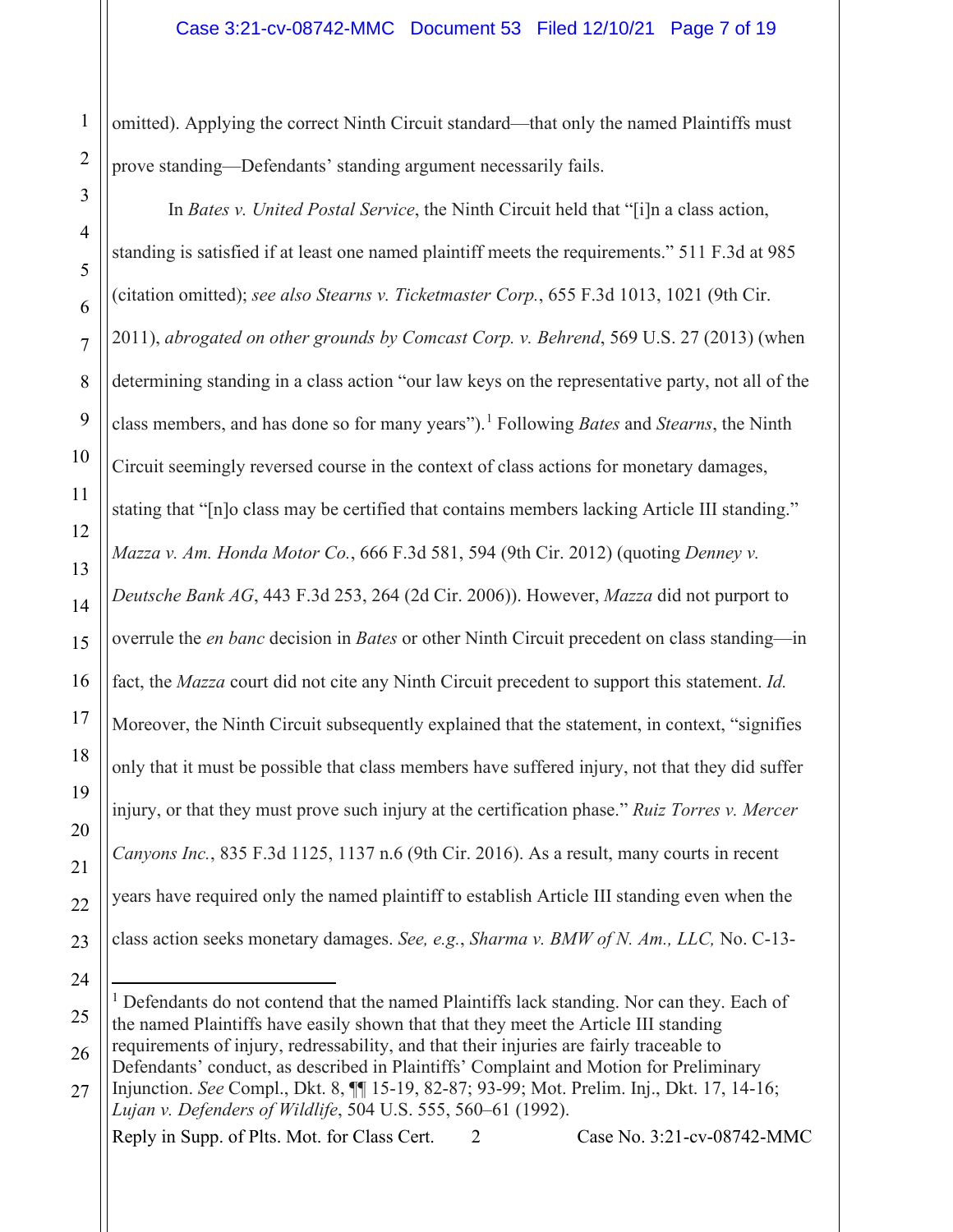2274 MMC, 2015 WL 82534, at \*1 (N.D. Cal. Jan. 6, 2015) ("[A] plaintiff may proceed on behalf of a class if the named plaintiff has standing").

Further, neither *Mazza* nor *Ramirez v. Trans Union LLC*, cited by Defendants, were injunctive class actions under Rule 23(b)(2). *See* Dkt. 49 at 15; *Mazza*, 666 F.3d at 594; *Ramirez v. TransUnion LLC*, 951 F.3d 1008, 1023 (9th Cir.), *cert. granted in part*, 141 S. Ct. 972 (2020), and *rev'd and remanded*, 141 S. Ct. 2190 (2021). [2](#page-7-0) Both cases address the question of standing at the final stage of a money damages class action when the bar for class member standing is higher. In *Ramirez*, the Court *specifically limited* its holding to money damages cases, ("Our holding does not apply to class actions involving only injunctive relief,"), and noted that the showing would be lesser at an earlier stage of the case ("Nor does our holding alter the showing required at the class certification stage or other early stages of a case"). 951 F.3d at 1023 n.6. Here, at the class certification stage in an injunctive class action, *Mazza* and *Ramirez* are inapplicable. *See MadKudu Inc. v. U.S. Citizenship & Immigr. Servs.*, No. 20-CV-02653-SVK, 2020 WL 7389419, at \*5 (N.D. Cal. Nov. 17, 2020) (granting class certification in a class action seeking injunctive relief where "Defendants all but concede that at least one named plaintiff . . . has standing"). **B. Assuming For the Sake of Argument That Each Class Member Must Establish Article III Standing, Class Members Have Suffered the Requisite Injuries** Should the Court agree with Defendants that each class member must establish Article III standing—despite case law to the contrary—unnamed class members can establish standing, including those class members who are still within the 180-day auto-extension  $2$  On certiorari review, the Supreme Court upheld the Ninth Circuits' holding that "[e]very class member must have Article III standing in order to recover individual damages."

Reply in Supp. of Plts. Mot. for Class Cert. 3 Case No. 3:21-cv-08742-MMC

<span id="page-7-0"></span>*TransUnion LLC v. Ramirez*, 141 S. Ct. 2190, 2208 (2021).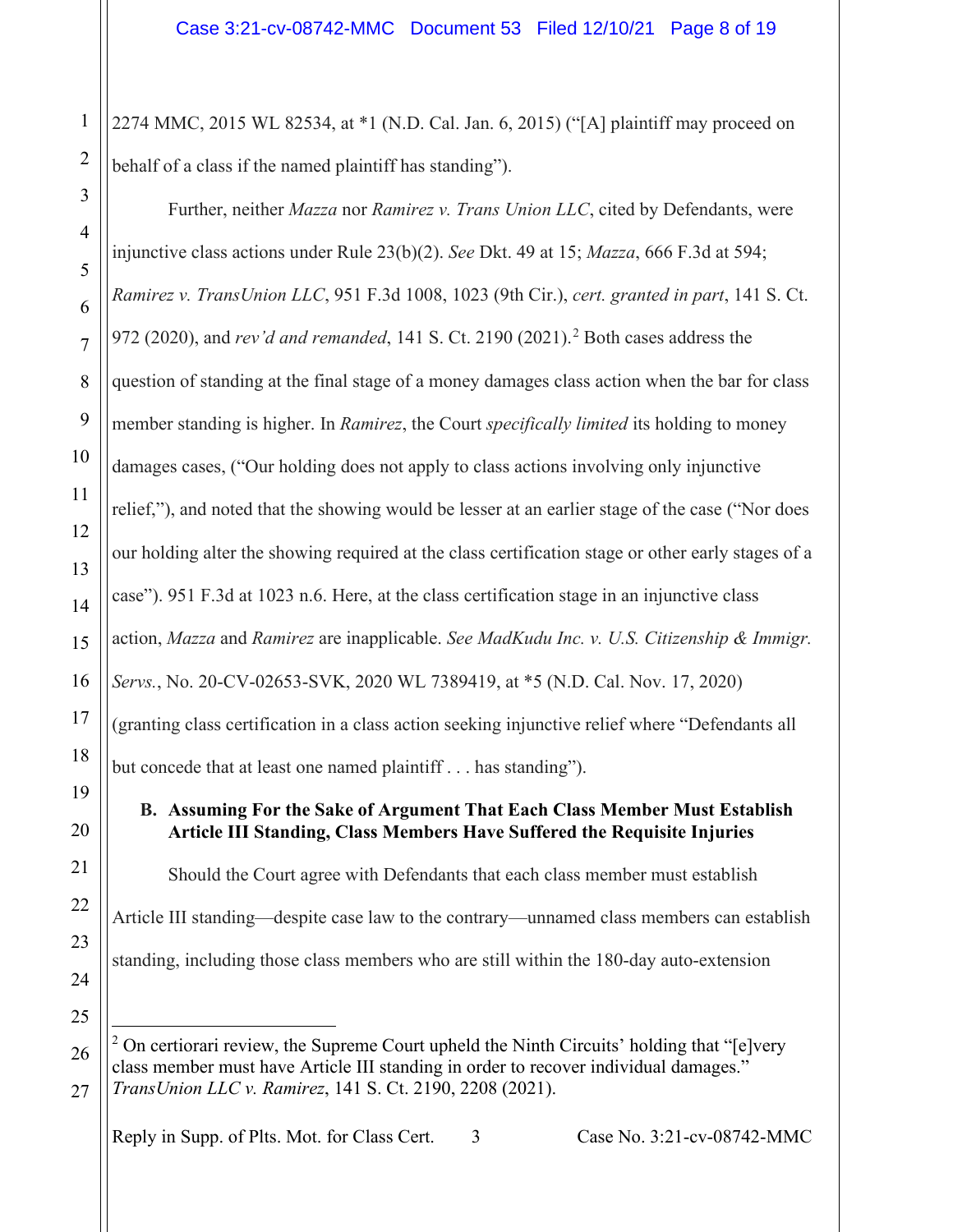period who will imminently lose their employment authorization. In *TransUnion LLC v. Ramirez*, the Supreme Court recently affirmed decades of Supreme Court precedent recognizing prospective harm for the purpose of Article III standing. 141 S. Ct. at 2210 (2021). "As this Court has recognized, a person exposed to a risk of future harm may pursue forward-looking, injunctive relief to prevent the harm from occurring, at least so long as the risk of harm is sufficiently imminent and substantial." *Id.* (citing *Clapper v. Amnesty Int'l USA*, 568 U.S. 398, 414 n.5 (2013); *Los Angeles v. Lyons*, 461 U.S. 95, 102, (1983)). Indeed, it is well established that "a plaintiff 'does not have to await the consummation of threatened injury to obtain preventive relief.'" *Valle del Sol Inc. v. Whiting*, 732 F.3d 1006, 1015 (9th Cir. 2013) (quoting *Babbitt v. United Farm Workers Nat'l Union*, 442 U.S. 289, 298 (1979)); *see also Inland Empire - Immigrant Youth Collective v. Nielsen*, No. 172048, 2018 WL 4998230, at \*7–8 (C.D. Cal. Apr. 19, 2018) [hereinafter "Inland Empire"] ("Their alleged injury—a credible threat of unlawful [DACA] revocation—is clearly traceable to Defendants' practices that are challenged in this suit, and can be redressed through an injunction enjoining the allegedly unlawful conduct."). Because of USCIS' systemic delays, USCIS has not processed class members' renewal applications within a 180-day period from submission, meaning they are at imminent risk of their auto-extension period lapsing and losing work authorization. Thus, there is a "credible threat" that they will lose work authorization. *See Inland Empire*, 2018 WL 4998230, at \*8. Accordingly, those asylum seekers who are facing imminent loss of their work authorization can show concrete, substantial, imminent risk of harm sufficient to establish Article III standing. *See Lujan*, 504 U.S. at 560–61.

1

2

3

4

Reply in Supp. of Plts. Mot. for Class Cert. 4 Case No. 3:21-cv-08742-MMC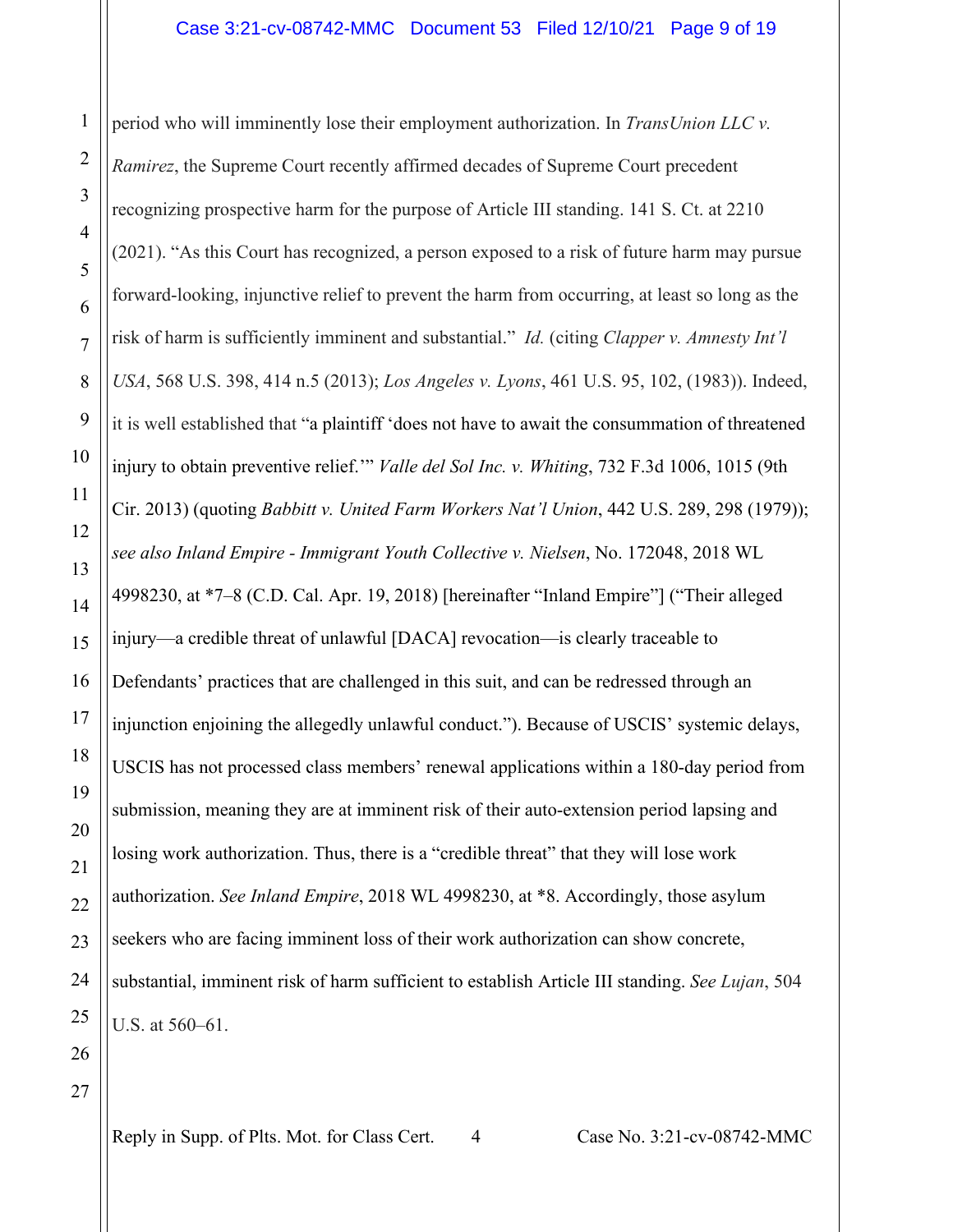Additionally, those class members who have been awaiting their work authorization renewal for more than 180 days, but whose work authorization has not yet lapsed, are currently experiencing emotional distress and anxiety due to the delays and the prospect of imminently losing their employment authorization. *See* Vera De Aponte Decl. ¶¶ 8, 18, Dkt. 16-6 (describing how her employer reminded her weekly that her work authorization would expire and sharing that this caused emotional distress); Jack S. Decl. ¶¶ 9, 11, Dkt. 16-5 (describing anxiety due to his employer's repeated inquires on the status if his renewal application); Gilbert Decl. ¶ 8, Dkt. 17-10 (describing how delays lead to "significant stress and deterioration" of clients' mental health); Reddy Decl. ¶ 30, Dkt. 16-8 (describing the "significant mental health consequences for ASAP members, including extreme anxiety"); *id.*  ¶¶ 12-15 (describing receiving hundreds of emails from ASAP members concerned about delays in adjudication of their EAD renewal applications); Karen M. Decl. ¶¶ 7-9, Dkt. 16-4 (expressing fear about the hardship of her impending loss of work authorization). Such anxiety and emotional distress stemming from that threat "may constitute an injury-in-fact for purposes of standing." *See Davis v. Astrue*, 874 F. Supp. 2d 856, 862-63 (N.D. Cal. 2012); *see also Larson v. Trans Union, LLC*, 201 F. Supp. 3d 1103, 1108 (N.D. Cal. 2016) (finding that emotional distress may constitute "concrete harm" for the purposes of Article III standing).

Accordingly, all class members—whether they have already lost their employment authorization or face imminent loss of employment authorization—are injured for purposes of Article III standing.

**C. Plaintiffs and Class Members Share Common Questions of Fact and Law and Are Typical of the Class**

Reply in Supp. of Plts. Mot. for Class Cert. 5 Case No. 3:21-cv-08742-MMC Defendants argue that the class does not share common questions of fact and law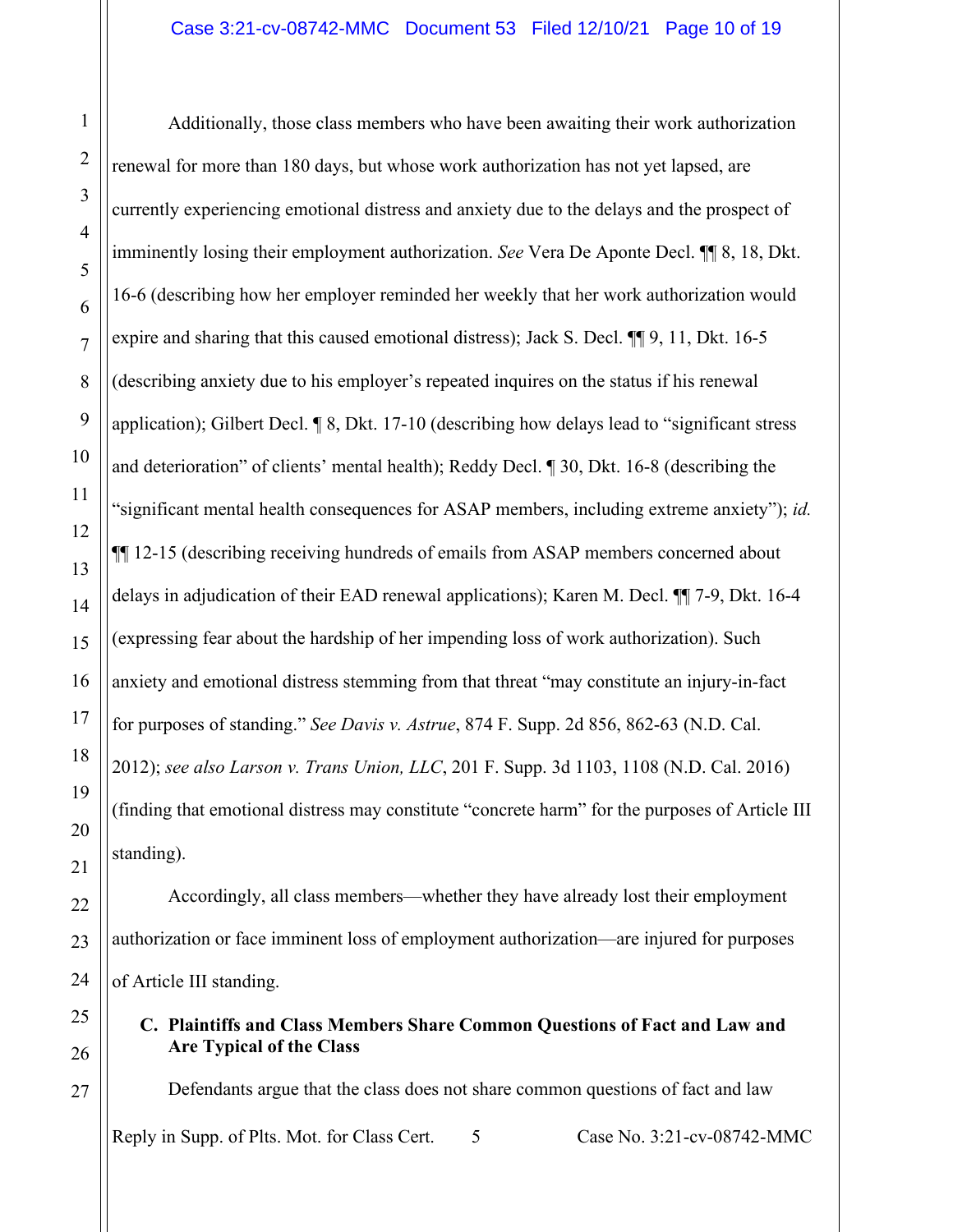#### Case 3:21-cv-08742-MMC Document 53 Filed 12/10/21 Page 11 of 19

because of class members' differing circumstances with regards to the validity of their employment authorization. *See* Dkt. 49 at 17-21. But those differing circumstances have no bearing on the commonality of the claims Plaintiffs make (*viz.*, that USCIS is unreasonably and unlawfully adjudicating work permit renewals for asylum seekers) or the relief they seek (*viz.*, a declaration of that violation and an injunction to timely adjudicate). Both the legal claims and relief are common to all members of the proposed class and are therefore "capable of classwide resolution," such that the resolution of the truth or falsity of the claims will resolve the issue "in one stroke." *Dukes*, 564 U.S. at 350.

Regardless of whether a class member has already lost their employment authorization, proposed class members have been or will be forced to suffer the consequences of USCIS' failure to timely adjudicate their EAD renewal applications. *See infra* Part B. And whether a class member has already lost their employment authorization or is facing imminent loss does not bear upon the common questions of law: whether USCIS has a duty to adjudicate the applications to renew the EADs of asylum applicants within the 180-day automatic extension at 8 C.F.R. § 274a.13(d), and whether it is unreasonable for these applications to be pending for more than 180 days pursuant to 8 C.F.R.  $\S 103.2(b)(10)(i)$ . Nor does it bear upon the common questions of fact: whether USCIS has delayed the adjudication of asylum EAD renewals, and whether USCIS has a policy and practice of failing to adjudicate asylum EAD renewals within the automatic 180-days renewal period set forth in the regulations. Perhaps most importantly, a common answer regarding the existence and legality of each challenged policy and practice will "drive the resolution of the litigation," *Dukes*, 564 U.S. at 350 (quoting Richard A. Nagareda, *Class Certification in the Age of Aggregate Proof*, 84 N.Y.U. L. Rev., 132 (2009)), regardless of

Reply in Supp. of Plts. Mot. for Class Cert. 6 Case No. 3:21-cv-08742-MMC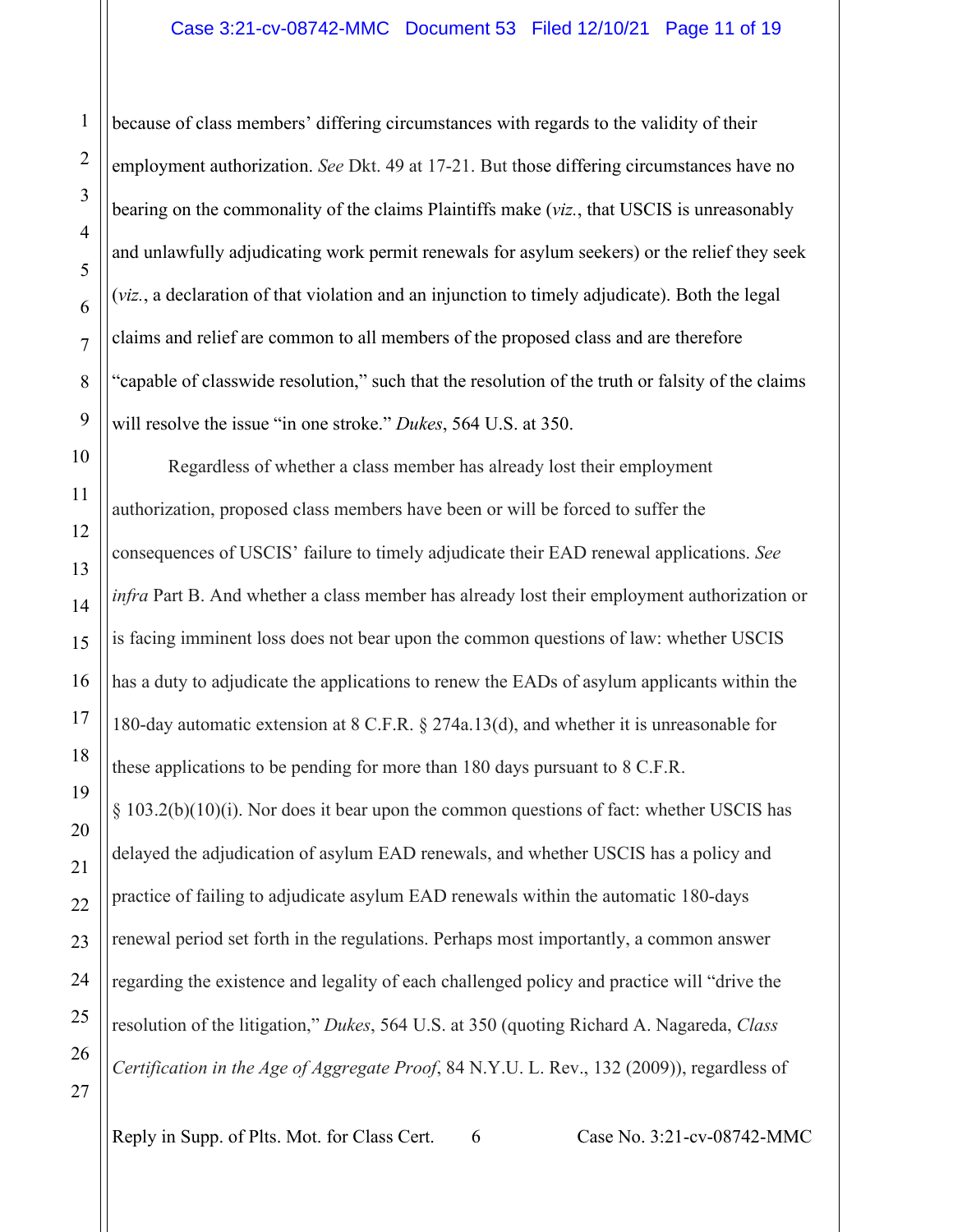the present state of each class members' work authorization. A common remedy—a declaration of illegality and an injunction to timely adjudicate—will resolve all of class members' claims "in one stroke." *Dukes*, 564 U.S. at 350. The remedy would restore work authorization for those asylum seekers who have already lost it, and it would ensure a continuity of work authorization for those who are imminently about to lose their work authorization. That the type of harm that class members are experiencing may differ does not defeat the commonality of the legal questions and the commonality of the remedy. *See* Part C.3, *supra.*

## **1. The Fact That Processing Times Vary Does Not Defeat Commonality or Typicality Because The Class Includes Only Those Who Have Had Their Applications Pending 180 Days**

Defendants attempt to defeat commonality by noting that class members' work permit renewal applications may be pending at different USCIS Service Centers. Dkt. 49 at 17-18. But membership in the class requires that the application has been pending for 180 days, regardless of the service center. *See* 8 C.F.R. § 103.2(b)(10)(i). Thus, the difference in delays between the two Service Centers is immaterial.

Defendants incorrectly state that the length of time it takes a particular Service Center to adjudicate an asylum EAD renewal application forms the rule of reason under the first *TRAC* factor. Dkt. 49 at 13; *see Telecommunications Research & Action v. F.C.C.*, 750 F.2d 70, 79–80 (D.C.Cir.1984) ("TRAC"). The "rule of reason" asks "whether the time for agency action has been reasonable." *In re Nat. Res. Def. Council, Inc.*, 956 F.3d 1134, 1139 (9th Cir. 2020). With respect to EAD renewal applications for asylum seekers, the rule of reason is not derived from how long it is currently taking USCIS to adjudicate asylum EAD renewal

1

2

3

4

5

6

7

8

9

10

11

12

13

14

15

16

17

18

19

20

21

22

23

24

25

26

Reply in Supp. of Plts. Mot. for Class Cert. 7 Case No. 3:21-cv-08742-MMC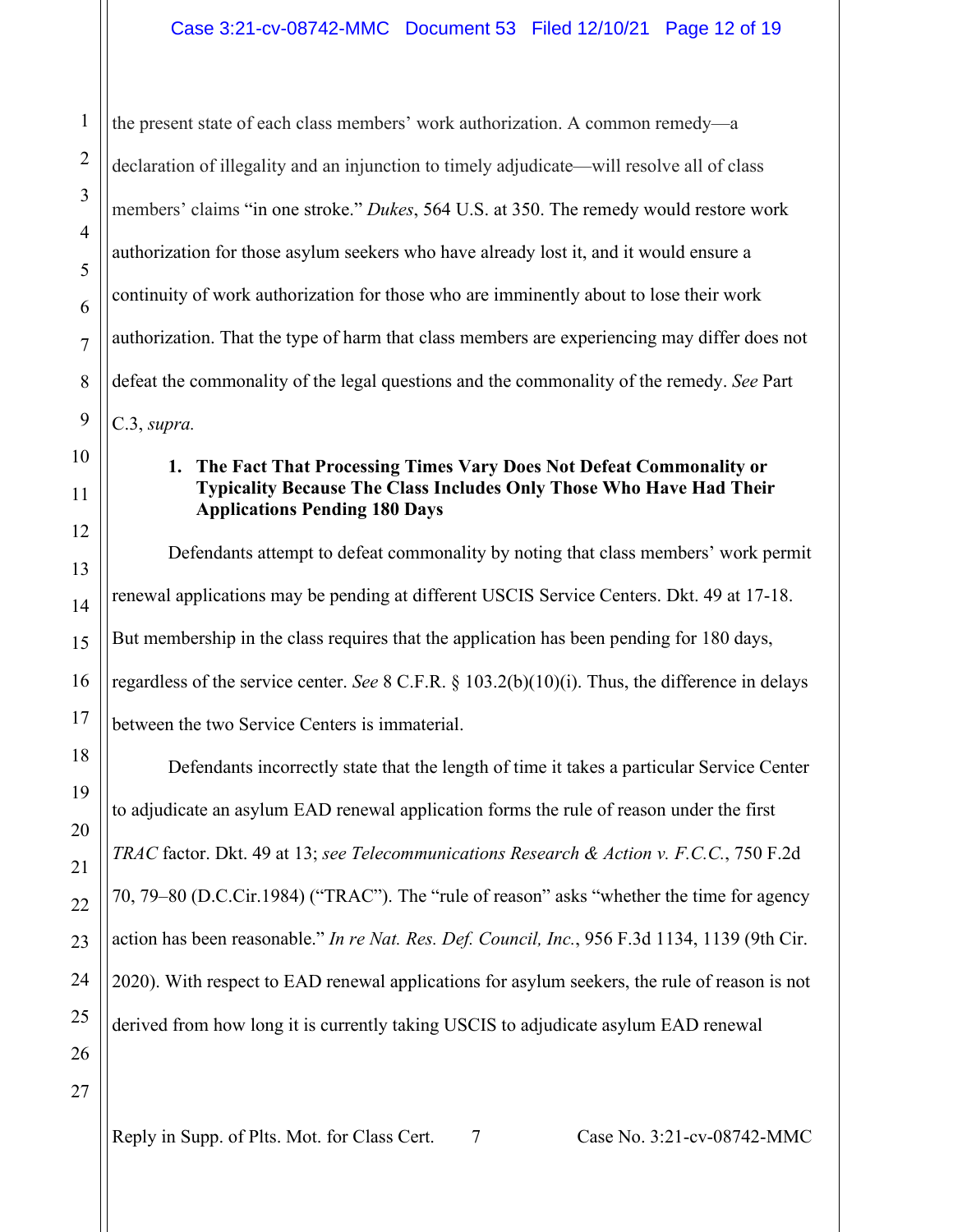applications; it comes from USCIS's own notice and comment rulemaking, supported by the sense of Congress, to require adjudication within the 180-day automatic extension.

Further, USCIS blames the delays on system-wide issues, undercutting their argument that the Court should examine the delays at a Service Center level. *See* Nolan Decl. ¶ 17, Dkt. 49-1 (adjudications "have been impacted by a variety of challenges which are categorized below as general agency-wide challenges and c8-specific challenges"). In an effort to avoid liability, Ms. Nolan describes the agency-wide challenges affecting all adjudications, and the agency-wide challenges specifically affecting asylum EAD renewals. Id. at **[1]** 18-23. But Ms. Nolan's declaration does not discuss factors that have affected adjudications at individual Service Centers, such that class members with applications pending at different service centers lack commonality or typicality. *See generally* Nolan Decl.

Accordingly, the fact that class members' applications are pending at different Service Centers does not defeat commonality where each class member's application has been pending for 180 days or more. *See* Compl. ¶ 105, Dkt. 8.

### **2. Whether USCIS Issues a Request for Evidence (RFE) For an EAD Renewal Application Is Irrelevant Because the Class Definition Excludes the Time For Processing the RFE**

The commonality of Plaintiffs' proposed class is not affected by whether an EAD renewal applicant receives an RFE or whether it takes additional time for USCIS to process the RFE response. Defendants acknowledge that Plaintiffs "tie the 180-day processing time in their class definition to  $8$  C.F.R.  $\S$  103.2(b)(10)(i)." Dkt. 49 at 19. But then Defendants ignore how and why this regulation ensures commonality and erroneously claim that differences in RFE processing times "fatally undermines" commonality. *Id*.

27

1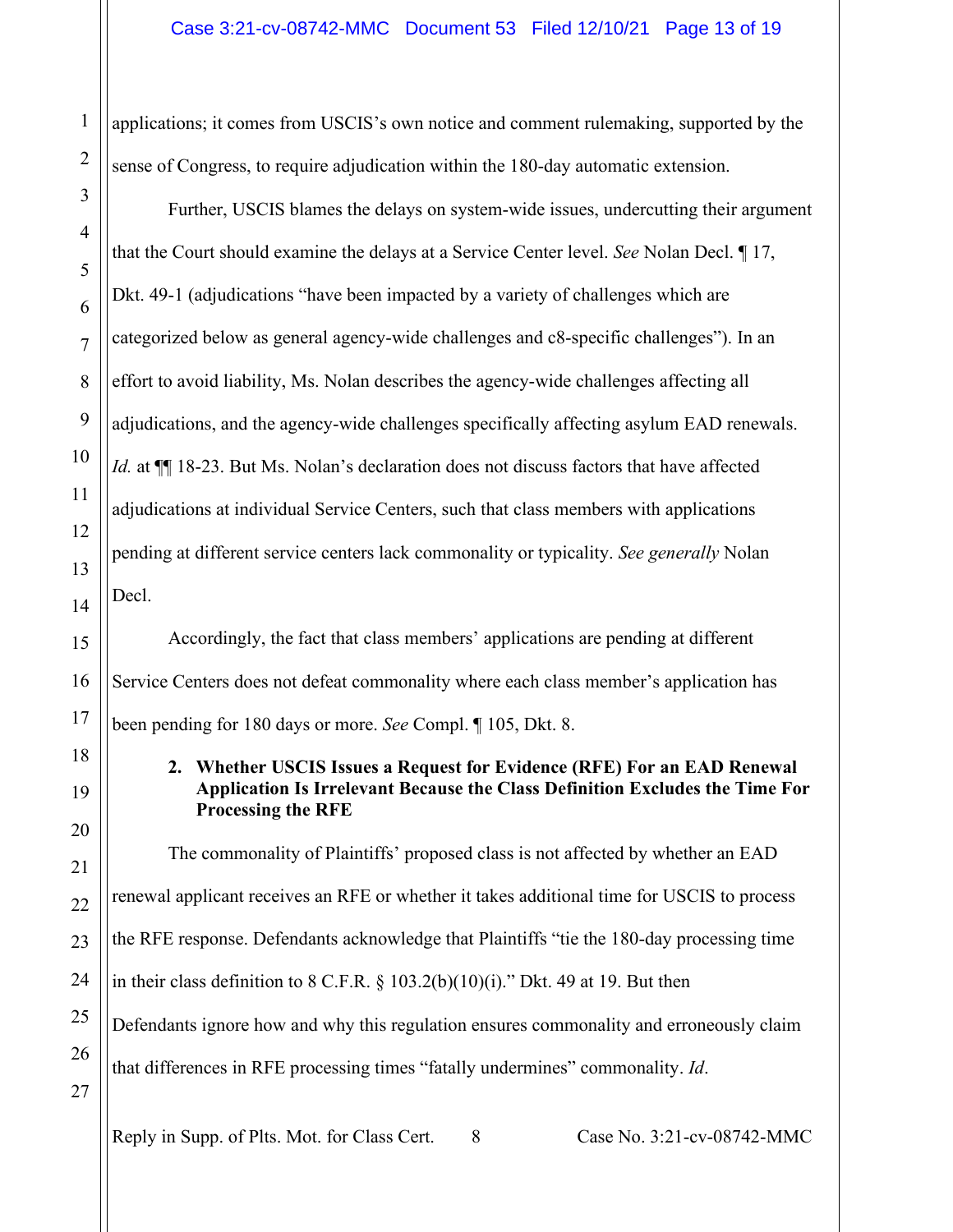In reality, EAD renewal applications filed by asylum applicants that "have a processing time of at least 180 days pursuant to 8 C.F.R.  $\S$  103.2(b)(10)(i)" reach 180 days by excluding time for processing an RFE. Compl. ¶ 105, Dkt. 8. If USCIS sends an RFE for required initial evidence, the processing time restarts when USCIS receives the required initial evidence.  $8 \text{ C.F.R. } \frac{103.2(b)(10)(i)}{i}$ . If USCIS sends an RFE for supplemental evidence, then the processing time pauses and does not resume (the day-count does not continue) until USCIS receives from the applicant either supplemental evidence or a request that USCIS decide the application based on the initial evidence. *Id*.

While the Nolan Declaration tries to reframe the operation of 8 C.F.R. § 103.2(b)(10)(i) as "tak[ing] into account certain delays," (Dkt. 49-1 at ¶ 15), her description of its operation shows that in fact RFE processing is irrelevant to counting the 180 days because that time is excluded: "For example, the processing time period stops when an officer issues an initial request for evidence and starts over once a response is received from the applicant. If an officer issues a request for additional evidence, the processing time period is suspended until a response is received from the applicant, at which point it will resume." *Id*.

By requiring class membership to include that asylum applicant EAD renewal applications "have a processing time of at least 180 days pursuant to 8 C.F.R. § 103.2(b)(10)(i)," RFE processing is irrelevant and the class members have commonality in the delay they have or will experience.

Defendants do not meaningfully dispute that all class members will suffer harm—the loss of the ability to work lawfully—as a result of Defendants' failure to adjudicate EAD

**3. Any Variation Between the Harms Class Members Suffer Is Irrelevant**

Reply in Supp. of Plts. Mot. for Class Cert. 9 Case No. 3:21-cv-08742-MMC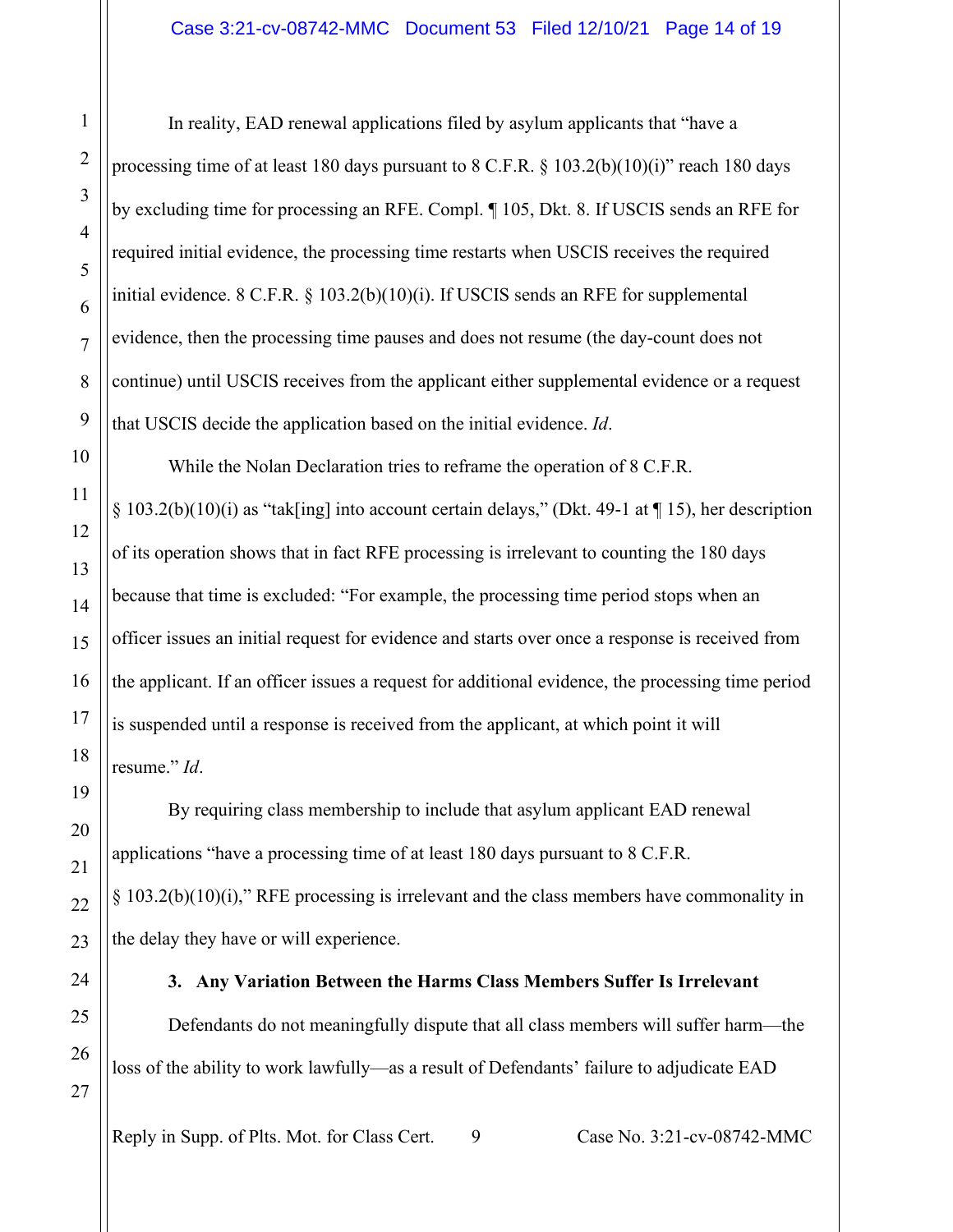3 4 8 9 10 12 13 14 15 16 17 18 19 20 22 23 24 25 26 27 renewal applications within the automatic extension period. Dkt. 49 at 20. Nor could they, because that harm, along with many others, including the loss of drivers' licenses, is an inherent consequence of Defendants' delay. *See* Dkt. 17 at 19–20 (citing record evidence of class-wide harms). In fact, in the one case Defendants cite, the court found that "Plaintiffs will suffer prejudice based on USCIS's delay" in adjudicating their EAD applications and therefore *TRAC* factors three and five "weigh[ed] slightly in their favor." *Kamath v. Campagnolo*, No. 21-01044, 2021 WL 4913298, at \*3 (C.D. Cal. Aug. 13, 2021). Rather, Defendants maintain that class members will suffer a range of harm, some more severe than others. Dkt. 49 at 20. But these variations are immaterial to the claims in this case. As discussed in Plaintiffs' motion and reply in support of a preliminary injunction, the *TRAC* factors weigh in favor of the class, including the "most important" first *TRAC* factor. *In re Nat. Res. Def. Council, Inc.*, 956 F.3d 1134, 1139 (9th Cir. 2020); *see* Dkt. No. 17 at 16- 21. Moreover, courts have weighed the *TRAC* factors and granted class-wide relief despite the inherent variability in *TRAC* factors three and five. *See Rosario v. U.S. Citizenship & Immigr. Servs.*, 365 F. Supp. 3d 1156, 1162–63 (W.D. Wash. 2018) (finding the *TRAC* factors supported a permanent injunction compelling USCIS to timely adjudicate initial EAD applications for asylum seekers and that *TRAC* factors three and five "strongly weigh in favor of an injunction" because "[a]sylum seekers are unable to obtain work when their EAD applications are delayed and consequently, are unable to financially support themselves or their loved ones"); *Santillan v. Gonzales*, 388 F. Supp. 2d 1065, 1084 (N.D. Cal. 2005) (holding the *TRAC* factors weighed in favor of class-wide relief, including *TRAC* factors three and five, "where the failure to present documentation [of legal permanent resident status] precludes lawful employment and obtaining certain state

Reply in Supp. of Plts. Mot. for Class Cert. 10 Case No. 3:21-cv-08742-MMC

1

2

5

6

7

11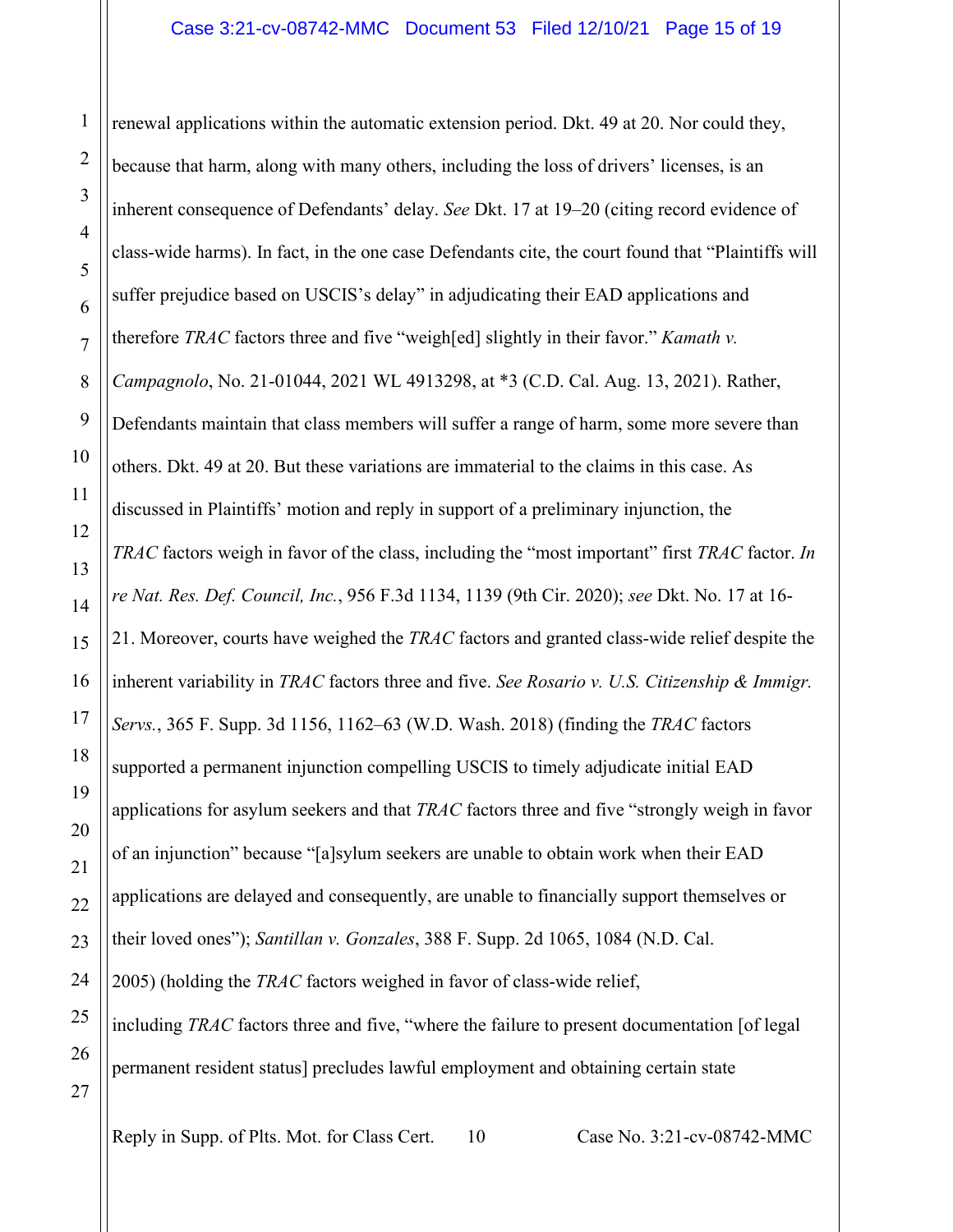benefits"). That *TRAC* factors three and five may weigh more heavily in favor of some class members than others does not impact the outcome here and therefore does not defeat class certification. *See Califano v. Yamasaki*, 442 U.S. 682, 701 (1979) ("It is unlikely that differences in the factual background of each claim will affect the outcome of the legal issue."). Importantly, any variation of harm does not affect the common questions of law and fact: whether USCIS has a legal duty to adjudicate asylum EAD renewal applications in a certain timeframe and whether, in fact, the agency has breached that duty.

#### **D. Class Representatives Will Adequately Represent the Class**

Finally, Defendants' suggestion that class members without employment authorization are in conflict with class members at imminent risk of losing employment authorization is specious. Dkt. 49 at 22. Plaintiffs seek a permanent injunction compelling Defendants to adjudicate Plaintiffs' and class members' applications to renew their EADs within the 180-day automatic extension period at 8 C.F.R. § 274a.13(d)(1). Compl. at 33, Dkt. 8. This relief will indisputably benefit all class members equally. The claims here are materially different from cases involving a financial settlement agreement where some class members will receive less money than others and disparate financial incentives between class representatives and class members—the potential conflicts at issue in the two cases cited by the government. *See Hanlon v. Chrysler Corp.*, 150 F.3d 1011, 1020–21 (9th Cir. 1998), *overruled on other grounds by Dukes*, 564 U.S. 338 (discussing conflict at issue in *Amchem Products, Inc. v. Windsor*, 521 U.S. 591 (1997), where there was a dispute over settlement allocation decisions involving a finite amount of money for settling present and future claims); *Rodriguez v. W. Publ'g Corp.*, 563 F.3d 948, 958–60 (9th Cir. 2009) (finding a conflict of interest where class representatives had incentive agreements with class

Reply in Supp. of Plts. Mot. for Class Cert. 11 Case No. 3:21-cv-08742-MMC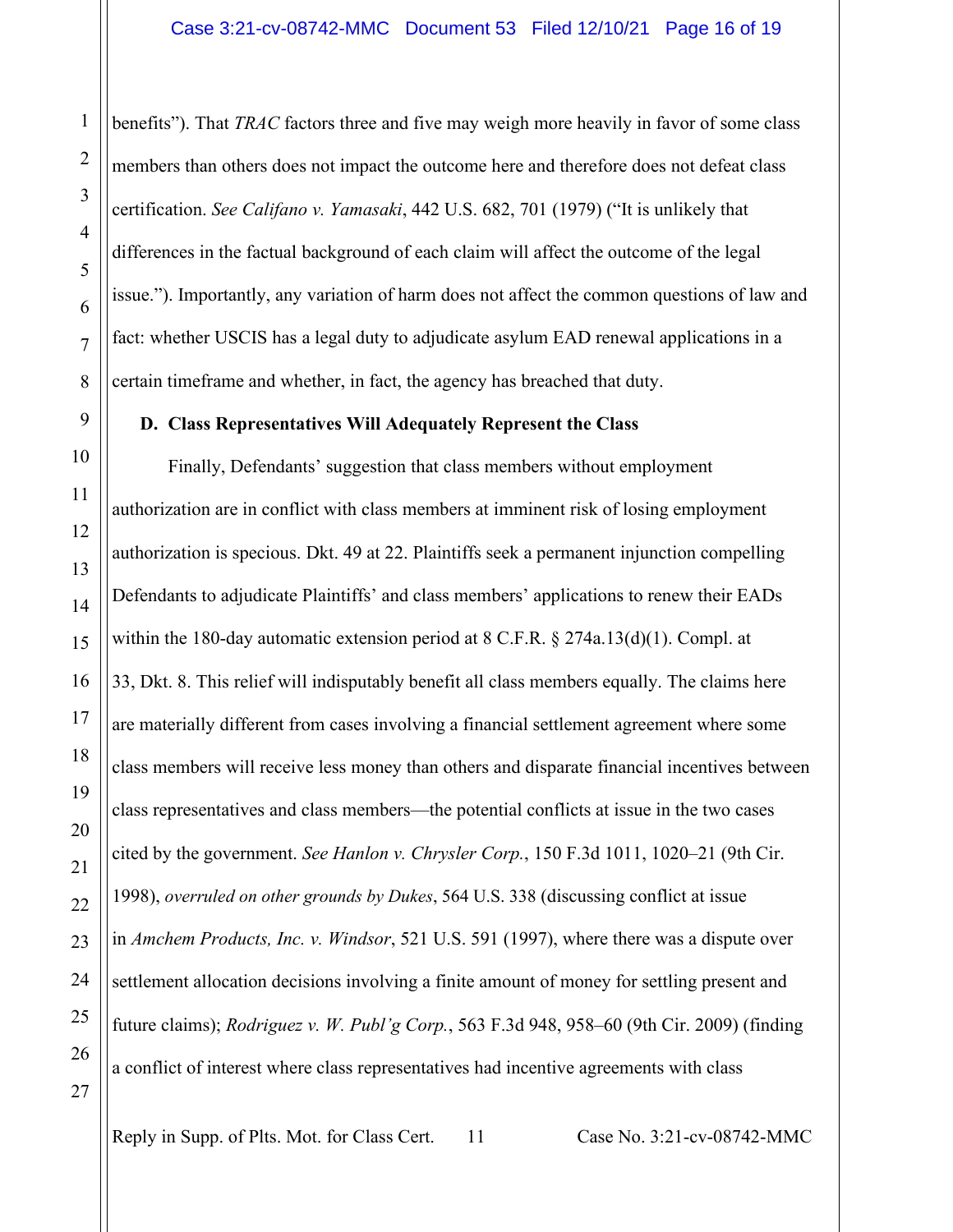counsel in a financial settlement). It is hard to imagine the relief that those who have already lost employment authorization might pursue that would not equally benefit those at imminent risk of losing employment authorization, where the legal claim is the same. Proposed class representatives—one of whom had not yet lost her employment authorization at the time of filing suit<sup>[3](#page-16-0)</sup>—will undoubtedly fairly and adequately represent the class.

## **E. The Court Can—and Should—Modify the Class Definition In the Event the Court Disagrees With Plaintiffs' Interpretation of the Rule 23 and Standing Requirements**

Should the Court disagree with Plaintiffs' arguments on standing, commonality, and typicality, Plaintiffs alternatively ask the Court to exercise its discretionary authority to modify the class definition. *See Nevarez v. Forty Niners Football Co.*, 326 F.R.D. 562, 575 (N.D. Cal. 2018) (exercising "authority to amend the class definition" by shortening the time period for damages); *Montoya, et al. v. City of San Diego, et al.*, 19CV0054 JM(BGS), 2021 WL 5746476, at \*3 (S.D. Cal. Oct. 20, 2021) ("[T]he court worked with the parties to craft a new class definition that took into consideration City's concerns and Plaintiffs' proposed modifications."). District courts have "broad discretion to modify class definitions." *Powers v. Hamilton Cnty. Public Def. Comm'n*, 501 F.3d 592, 619 (6th Cir. 2007); *see also Schorsch v. Hewlett–Packard Co*., 417 F.3d 748, 750 (7th Cir. 2005) (noting that "[l]itigants and judges regularly modify class definitions"); *In re Monumental Life Ins. Co*., 365 F.3d 408, 414 (5th Cir. 2004) ("District courts are permitted to limit or modify class definitions to provide the necessary precision."); 7A Charles Alan Wright & Arthur R. Miller, Federal

Reply in Supp. of Plts. Mot. for Class Cert. 12 Case No. 3:21-cv-08742-MMC

1

2

3

4

5

6

7

8

9

10

11

12

13

14

15

16

17

18

19

20

21

22

23

24

<span id="page-16-0"></span><sup>26</sup> 27

<sup>3</sup> *See* Karen M. Decl. ¶ 4 (noting that her automatic extension would expire on November 15, 2021, five days after Plaintiffs filed suit).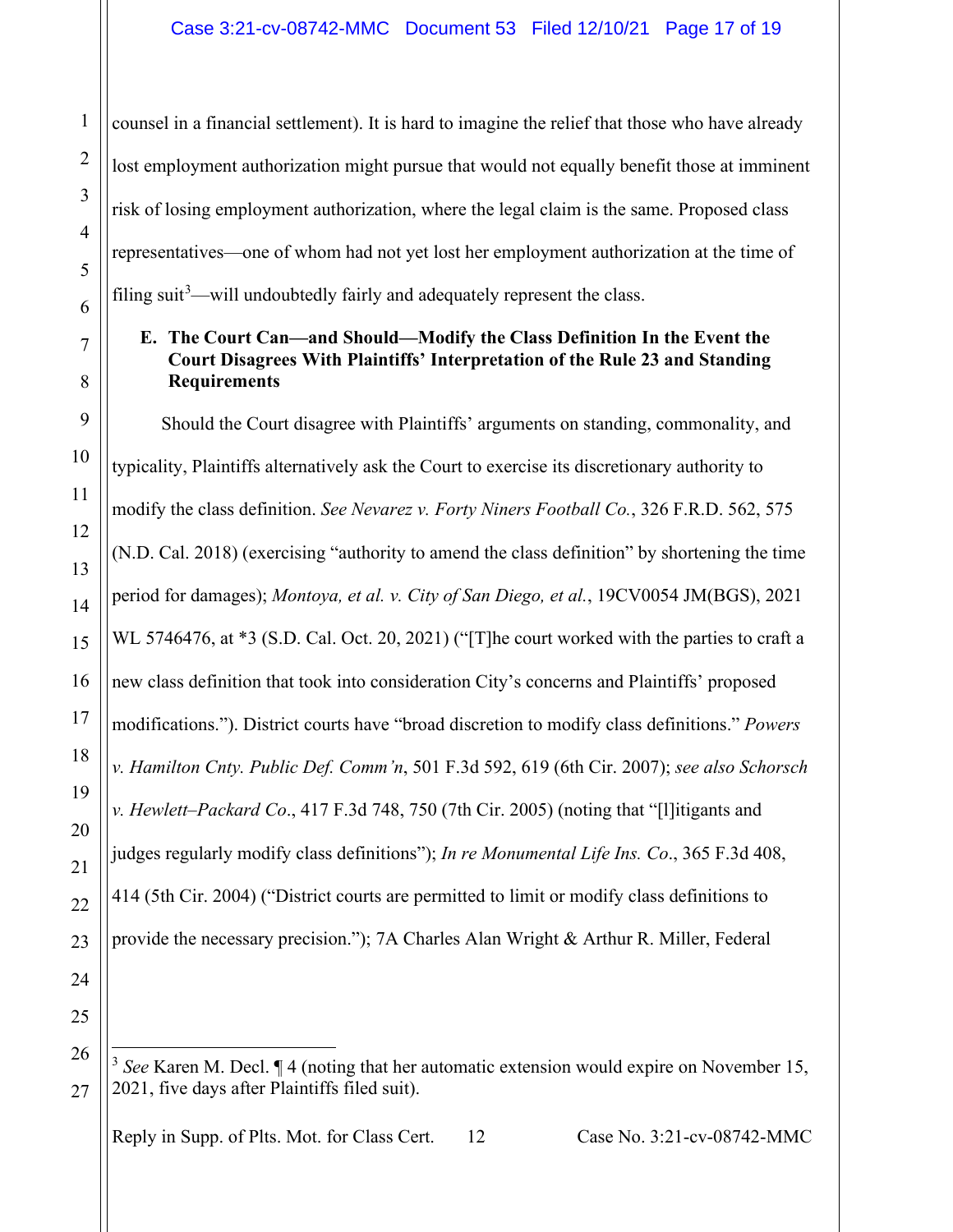| $\mathbf{1}$          | Practice and Procedure $\S 1759$ (4th ed.) ("[T] he court may construe the complaint or redefine                                             |  |  |  |
|-----------------------|----------------------------------------------------------------------------------------------------------------------------------------------|--|--|--|
| $\overline{2}$        | the class to bring it within the scope of Rule $23$ ").                                                                                      |  |  |  |
| 3                     | Should the Court disagree with Plaintiffs' Rule 23 and standing arguments, Plaintiffs                                                        |  |  |  |
| $\overline{4}$        | respectfully ask the Court to modify the class definition as follows, rather than deny                                                       |  |  |  |
| 5                     | certification.                                                                                                                               |  |  |  |
| 6<br>$\boldsymbol{7}$ | "All individuals:                                                                                                                            |  |  |  |
| 8                     | Who filed applications to renew their employment authorization<br>a.<br>documents pursuant to $8$ C.F.R. $\S$ § 208.7(b); 274a.12(c)(8); and |  |  |  |
| 9<br>10               | b. who received a 180-day automatic extension of their employment<br>authorization pursuant to 8 C.F.R. § 274a.13(d); and                    |  |  |  |
| 11<br>12              | c. whose applications have a processing time of at least 180 days pursuant<br>to 8 C.F.R. § 103.2(b)(10)(i); and                             |  |  |  |
| 13                    | d. whose 180-day automatic extension has expired or will expire within 30                                                                    |  |  |  |
| 14                    | days."<br><b>CONCLUSION</b>                                                                                                                  |  |  |  |
| 15                    | For the reasons stated above, Plaintiffs ask this Court to certify a class as defined in                                                     |  |  |  |
| 16                    | Plaintiffs' Complaint and Motion for Class Certification. See Dkts. 8, 16.                                                                   |  |  |  |
| 17                    |                                                                                                                                              |  |  |  |
| 18                    |                                                                                                                                              |  |  |  |
| 19                    |                                                                                                                                              |  |  |  |
| 20                    |                                                                                                                                              |  |  |  |
| 21                    |                                                                                                                                              |  |  |  |
| 22                    |                                                                                                                                              |  |  |  |
| 23                    |                                                                                                                                              |  |  |  |
| 24                    |                                                                                                                                              |  |  |  |
| 25                    |                                                                                                                                              |  |  |  |
| 26                    |                                                                                                                                              |  |  |  |
| 27                    |                                                                                                                                              |  |  |  |
|                       | Reply in Supp. of Plts. Mot. for Class Cert.<br>Case No. 3:21-cv-08742-MMC<br>13                                                             |  |  |  |